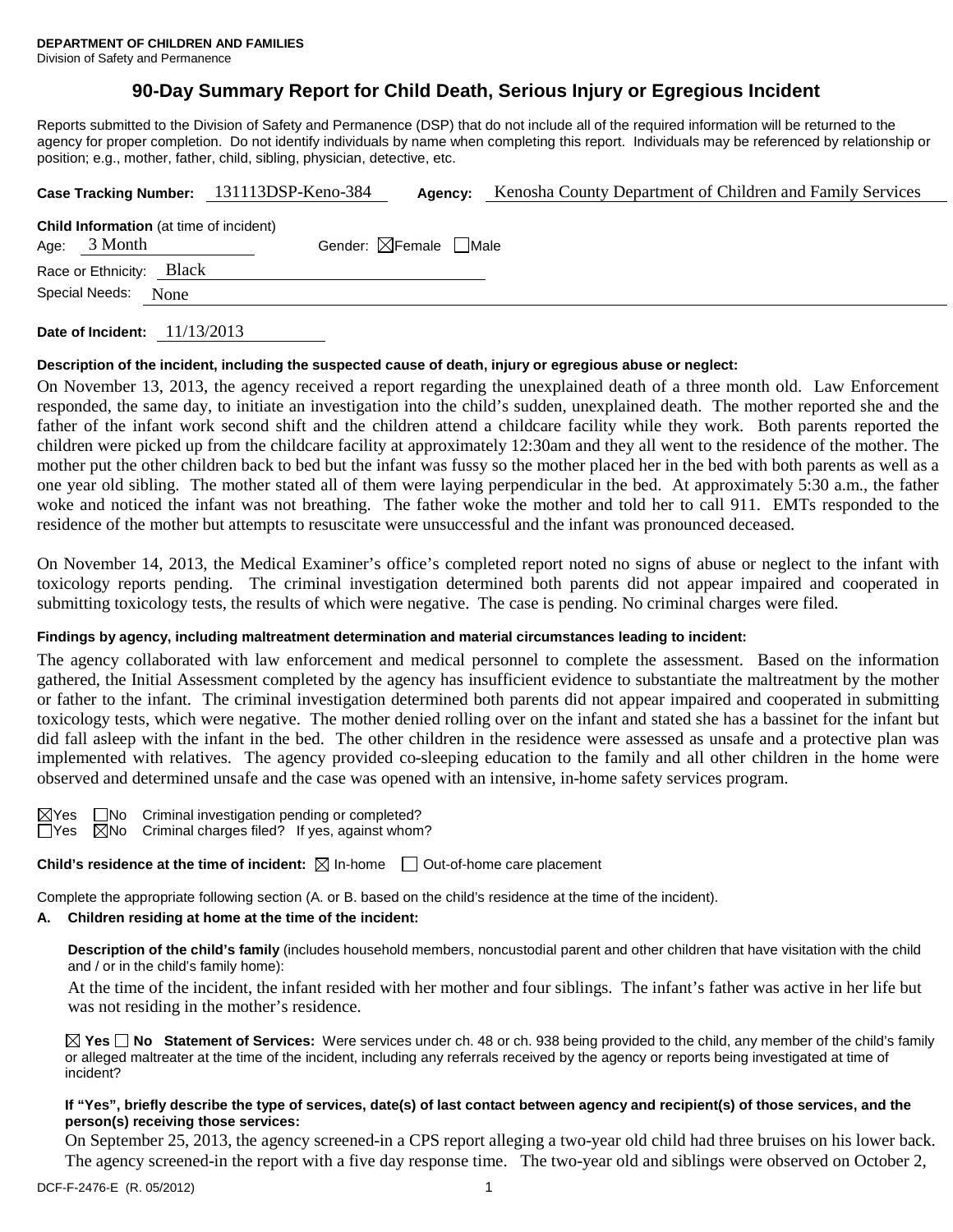2013, and assessed as safe. Subsequent home visits were attempted on October 4, 2013, October 29, 2013, November 4, 2013, and November 11, 2013.

**Summary of all involvement in services as adults under ch. 48 or ch. 938 by child's parents or alleged maltreater in the previous five years:** (Does not include the current incident.) None

**Summary of actions taken by the agency under ch. 48, including any investigation of a report or referrals to services involving the child, any member of the child's family living in this household and the child's parents and alleged maltreater.** (Does not include the current incident.)

(Note: Screened out reports listed in this section may include only the date of the report, screening decision, and if a referral to services occurred at Access. Reports that do not constitute a reasonable suspicion of maltreatment or a reason to believe that the child is threatened with harm are not required to be screened in for an initial assessment, and no further action is required by the agency.)

On January 27, 2010, a Child Welfare report was screened-in for a severe diaper rash and dehydration to a child in the home. The Child Welfare report indicated services were not needed and the case was closed.

On February 2, 2012, a Child Welfare report was screened-in for a welfare check because a child had a second head laceration needing medical attention. The agency responded and assessed for safety, determined there was no need to offer services, and closed the case.

On February 18, 2013, the agency screened-out a CPS report.

On February 19, 2013, the agency screened-in a CPS report alleging that a two-year old child had three small bruises on his right cheek and one small bruise on his left cheek. The report was screened-in with a same day response time. The agency assessed the allegation and unsubstantiated abuse to the child. The case was closed and referred to community services.

## **Summary of any investigation involving the child, any member of the child's family and alleged maltreater conducted under ch. 48 or ch. 938 and any services provided to the child and child's family since the date of the incident:**

The agency collaborated with law enforcement and medical personnel to complete the assessment. Based on the information gathered, the Initial Assessment completed by the agency has insufficient evidence to substantiate the maltreatment by the mother or father to the infant. The criminal investigation determined both parents did not appear impaired and cooperated in submitting toxicology tests, which were negative. The mother denied rolling over on the infant and stated she has a bassinet for the infant but did fall asleep with the infant in the bed. The other children in the residence were assessed as unsafe and a protective plan was implemented with relatives. The agency provided co-sleeping education to the family and all other children in the home were observed and determined safe and the case was opened with an intensive, in-home safety services program.

## **B. Children residing in out-of-home (OHC) placement at time of incident:**

**Description of the OHC placement and basis for decision to place child there:** N/A.

**Description of all other persons residing in the OHC placement home:**

N/A

**Licensing history:** Including type of license, duration of license, summary of any violations by licensee or an employee of licensee that constitutes a substantial failure to protect and promote the welfare of the child.

## **Summary of any actions taken by agency in response to the incident:** (Check all that apply.)

| $\boxtimes$ | Screening of Access report                           | Attempted or successful reunification             |
|-------------|------------------------------------------------------|---------------------------------------------------|
| $\boxtimes$ | Protective plan implemented                          | Referral to services                              |
| $\boxtimes$ | Initial assessment conducted                         | Transportation assistance                         |
|             | Safety plan implemented                              | Collaboration with law enforcement                |
| $\Box$      | Temporary physical custody of child                  | Collaboration with medical professionals          |
|             | Petitioned for court order / CHIPS (child in need of | Supervised visitation                             |
|             | protection or services)                              | Case remains open for services                    |
|             | Placement into foster home                           | Case closed by agency                             |
|             | <b>Placement with relatives</b>                      | Initiated efforts to address or enhance community |
|             | Ongoing Services case management                     | collaboration on CA/N cases                       |